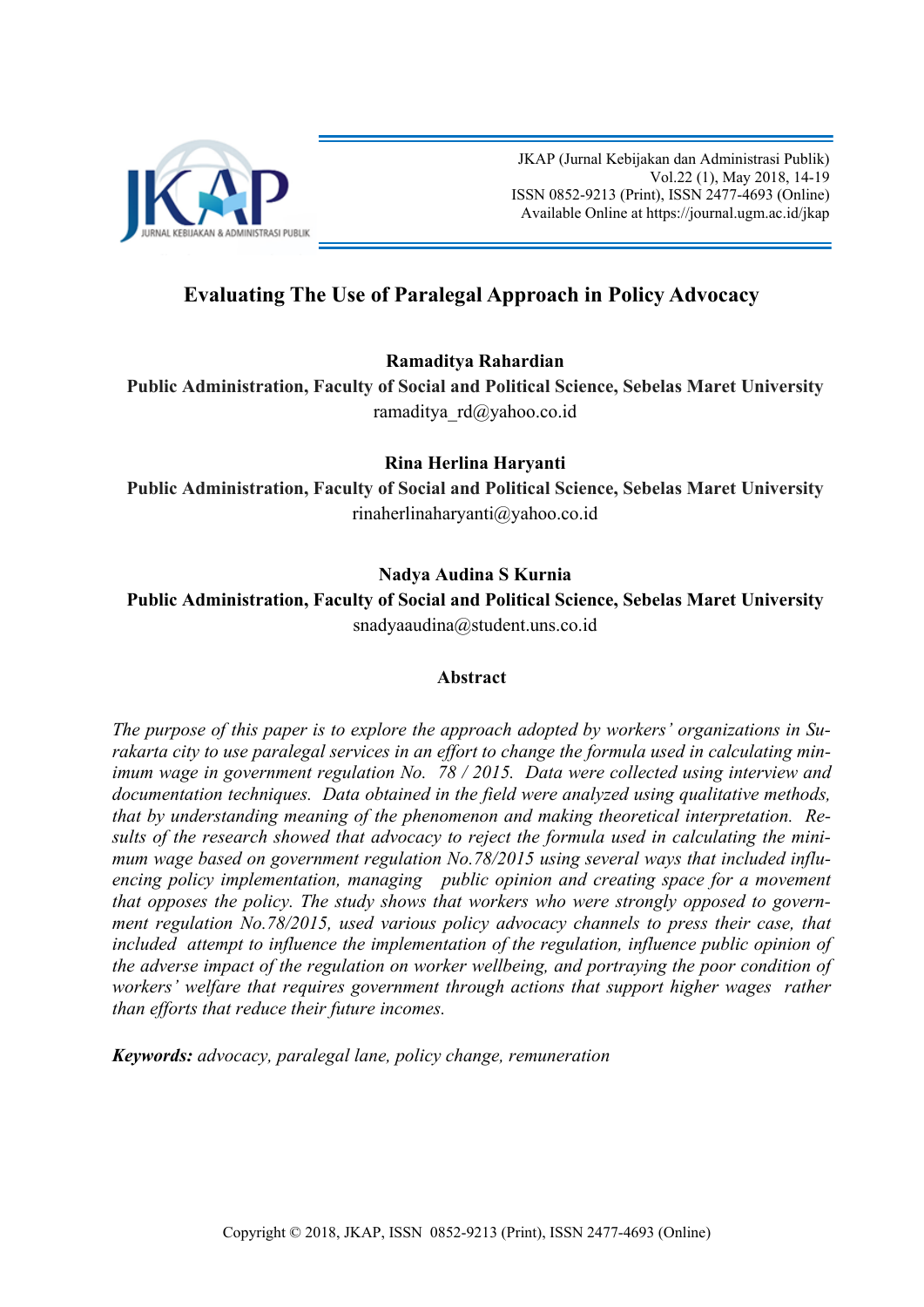## **INTRODUCTION**

On October 23, 2015, President Joko Widodo signed government regulation No.78/2015 on workers' remuneration, primarily with the goal of enabling workers to earn decent wages for their labor. Decent income refers to the level of wages workers earn out of their labor that is sufficient to meet the needs of workers and their families. Nonetheless, the implementation of the regulation has met strong opposition from workers and employees since it came into force. The main stick point lies in the formula on calculating minimum wage which is stipulated in article 43, section 1 of the regulation. The article states that "determination of the minimum wage is done every year and is based on cost of decent living needs and takes into account economic productivity and growth." In addition, the article 44, section2, of the regulation, states that the calculation of the level of minimum wage is based on a formula that includes the current level of minimum wage to which the sum of a product of level of minimum wage, national inflation average and GDP growth rate for the current year. The reaction to the regulation has come from various cities in Indonesia, including demonstrations in Jakarta on October 28, 2015, which were steered by various workers' organizations under the umbrella of the United People's Committee, which s begun its protest at the Ministry of Manpower and Transmigration headquarters (Kemenakertrans) which served as the launching pad for nationwide demonstrations. After staging demonstrations at the Ministry of Manpower and transmigration headquarters, the United People's committee protests continued their action in front of the Supreme Court premises, and proceeded to the presidential palace (Istana), where demonstration (*bantuanhukum.or.id*, Thursday October 29, 2015). On Thursday November 19, 2015, similar worker demonstrations that involved hundreds of workers were staged in Surakarta city, with Bundaran Gladak, Slamet Riyadi Street, Solo, serving as the center of the action. The main theme

of the demonstrations was the rejection of government regulation No. 78 /2015 on workers' wages, which protestors decried for being unfair to their interests, hence demanding the government to rescind it as the basis of workers' wage determination. The opposition of workers to regulation No.78 /2015 is principally based on the logic that the regulation eliminates the function and role of trade unions in setting minimum wages workers earn for their labor. Moreover, then regulation also harms the interest of works in another way which is that its application means slight increase in annual wage workers earn every year (*daerah.sindonews.com*, Thursday, November 19, 2015).

Several researches on policy advocacy have been carried out by researchers both at national and international level, for examples policy advocacy research conducted by (Mudhoffir, 2011) which discusses advisory efforts by an NGO in the case of mudflow in Sidoarjo, the second journal is journals written by (Simamora, 2017) which in the discussion of the article in brief is analyzing Change.org Indonesia's online petition as a policy advocacy tool for the period 2015- 2016 using the concept of the nature, form, function, activity or tactic of message delivery, and also the evaluative concept. In addition, the authors found another article that is still discussing about policy advocacy in the national scope of the article written by (Sabirin, 2013) which discusses advocacy against Different Abilities People community of street children and street adolescents to get their rights. The last article from (Firmansyah, 2010) which discusses the development of a network of policy advocacy in support of anti-corruption movement in the region. Meanwhile, the international journals the author discovers are related to policy advocacy written by (Gen, 2013) which in the journal discusses about synthesizing practitioners and academic literature on policy advocacy and proposing a policy conceptual framework for policy input advocacy, activities and outcomes, and this jour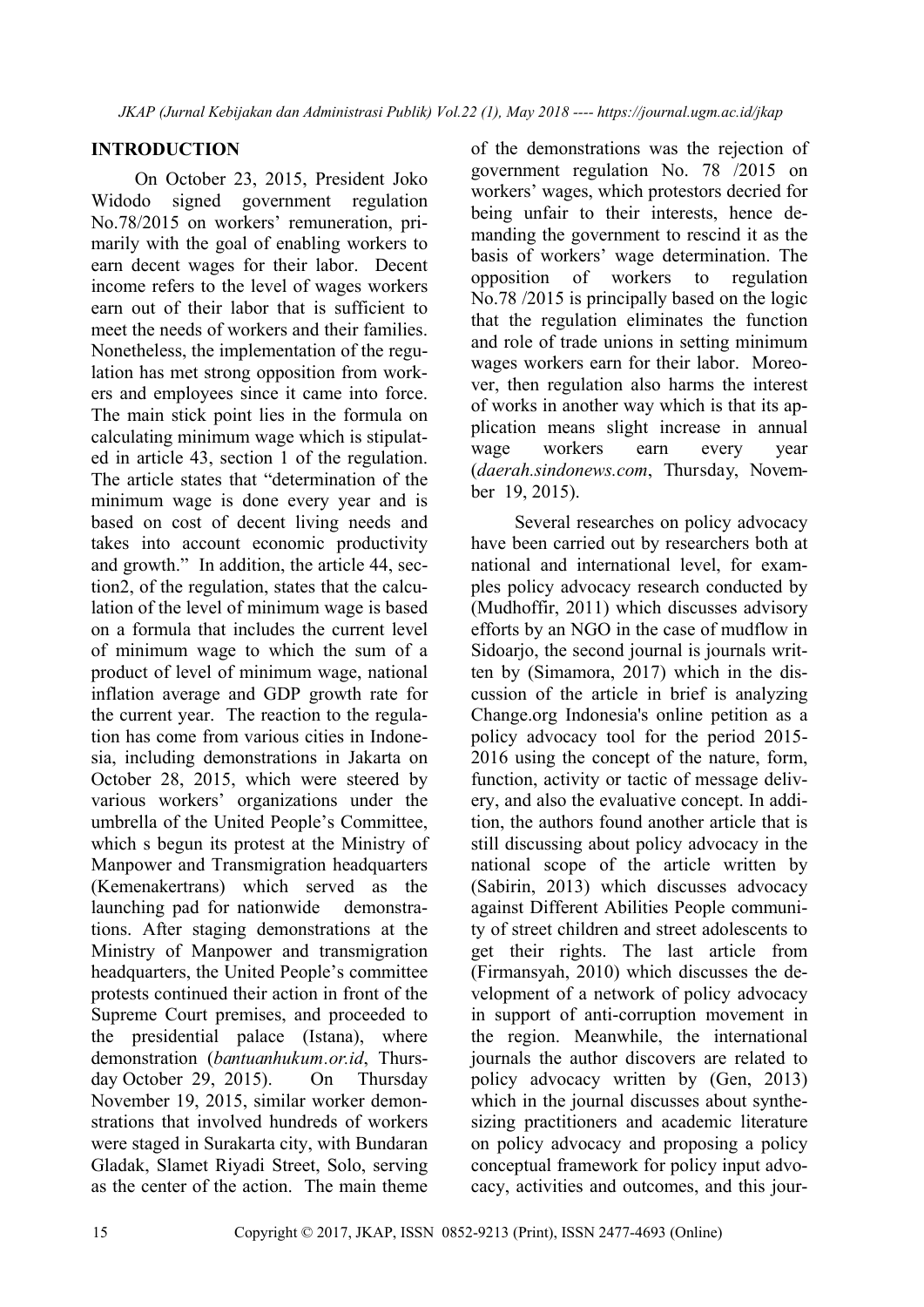nal discusses the importance of the framework to provide guidance for organizations to strategically engage the policy process.

Meanwhile research on laborers and workers in the aspects of their welfare is already widely practiced by researchers on a national scale as an example is a journal (Afrindo,2014), where in the journal only discusses the steps taken by the unlawful Indonesian Migrant Workers Union (SBMI) to advocate against migrant workers in settling labor disputes in unpaid wage aspects, while other journals discussing the wage policy advocacy are the journals of (Musdah,2013) which in the journal discuss the trade union and labor strategy of Sleman Regency in determining minimum wage in Sleman District.

The existing journals have indeed discussed much about labor policy advocacy in terms of wages, but in this journal the author offers the novelty side of Time and Writing as it discusses the latest wage labor policy advocacy after the enactment of Government Regulation No. 78 of 2015 on Wages. Based on the description that has been described above this article try to explore the paralegal path approach taken by labor organizations and workers in Surakarta City so that the policy of Government Regulation Number 78 Year 2015 About Remuneration is not used by local government as a reference in calculating Minimum Wage of City in Surakarta City.

#### **Public Policy**

Thomas R. Dye (2011) defines public policy as *"whatever governments choose to do or not do. Public policy is what government do, why they do it, and what difference it makes*"). Meanwhile, Steven A.Peterson (2003) defines public policy as "*Government action to address some problem".*

#### **Advocacy Policy**

Whenever a government in its capacity as the policy maker implements a policy to solve a problem in its jurisdiction, it is al-

most certain to receive mixed reaction from various stakeholders. On one hand, positive response often comes from stakeholders who consider the policy supportive of their interests, while an equally negative response often comes from stakeholders who consider the policy inimical to their interests, on the other. Those opposed to the policy, will always demand either policy reforms or rescinding of the policy. Such activities are referred to as policy advocacy. According to Young and Quinn (2002), cited by Suharto (2004) in his book titled Edi Suharto (2014) proposes several definitions of advocacy, especially in relation to social policy analysis. According to Suharto (2014), advocacy is:

*"a process which involves political action by organized citizens with the purpose of transforming power relations. The goal of advocacy activities is to force policy change or reform in such a manner that generates benefits for the people involved in the advocacy campaign. An effective advocacy is one that is carried out with the strategic plan, which has a rational timeline"*

Meanwhile, Roem Topatimasang (2016) defines advocacy as "effort to improve or change public policy to be in line with wishes or interests of those involved in the advocacy".

## **Advocacy policy process**

According to Roem Topatimasang (2016), policy advocacy activities follow or are carried out in such a manner that those involved in the process consider suitable to achieve their goal. In general, there are three types of policy advocacy processes and media of advocacy as follow (Figure 1) :

## a. **Legislation and Jurisdiction**

The legislation process involves the entire process of formulating legislation bill or *legal drafting in accordance with dictates of the prevailing constitution and*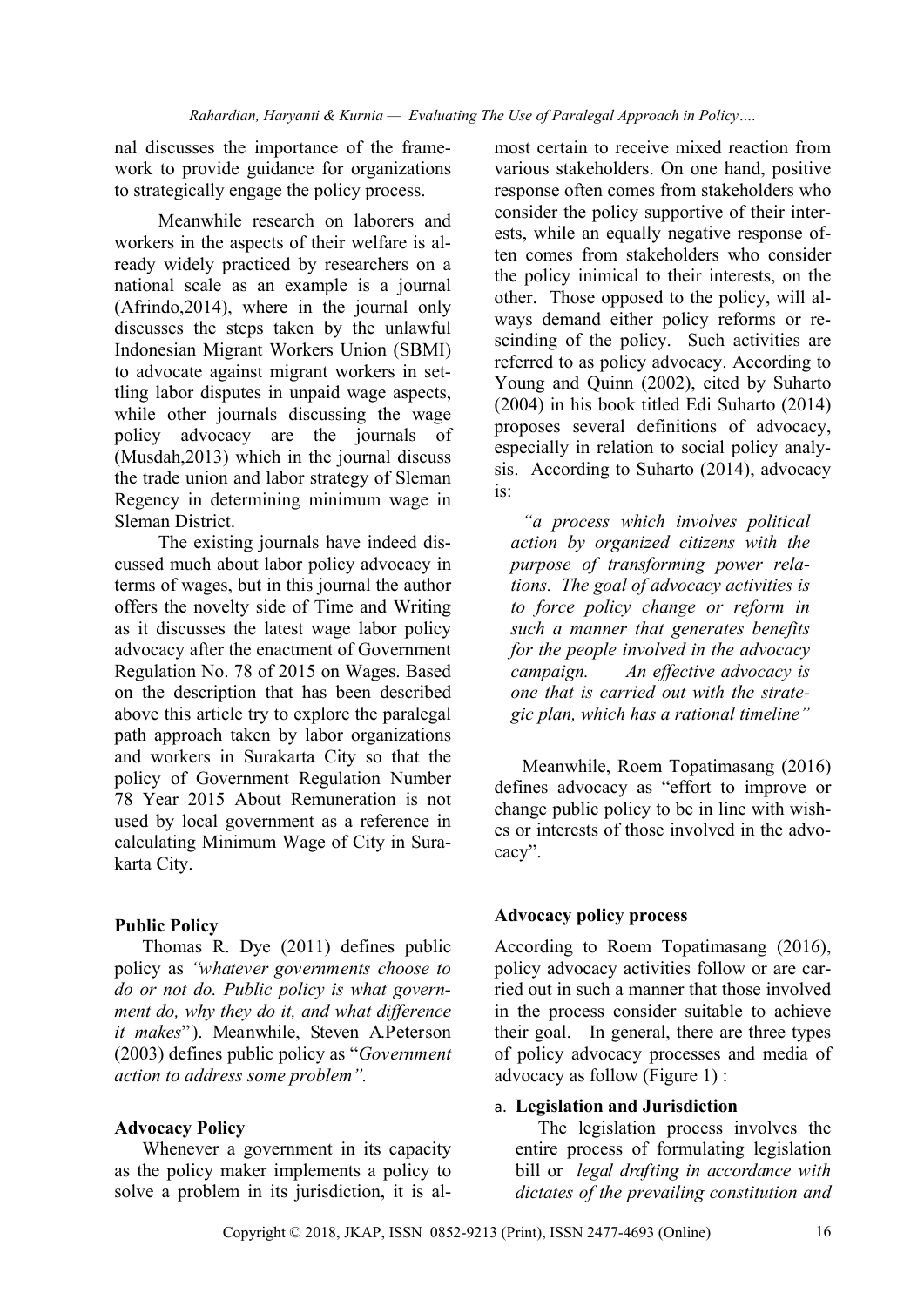*JKAP (Jurnal Kebijakan dan Administrasi Publik) Vol.22 (1), May 2018 ---- https://journal.ugm.ac.id/jkap*



**Figure 1. Policy Advocacy Processes**  *Source: Roem Topatimasang, 2016*

*legal system* right from making the proposed ideas or suggestions for the formulation of a new law or regulation, deliberations in the legislature on the proposals or demands for the new law or regulation. However, the legislative process can also mean making an initiative of proposing a counter draft legislation or testing the constitutionality of the draft legislation through a judicial review. Besides, because of the prominence of jurisprudence (the decision that a court judge makes has legal power that makes it a precedent for court decisions that are made in its wake) is also avenue that contributes to the contents of the legal system, litigation process is also included in this context.

#### b. **Political process and Bureaucracy**

This phase involves the formation and consolidation process of government organizations that are charged with implementing public policy. The most important and decisive part is the selection, recruitment, and induction of government officials who public policy implementers, at all tiers of bureaucracy. To that end, all the steps above are imbued with political and management relations processes, interests of various groups that are involved, including lobbying, mediation, negotiations, bargaining, collaborations,

and (negative connotations) even intrigues, syndicates, conspiracy, and manipulations.

c. **Socialization and Mobilization Process**  The process involves all forms of activities that relate to the creation of awareness and public opinion and organized people who afterwards form a certain pattern to respond to a common problem. To that end, the process is manifested in various forms of political pressure that range from galvanizing public opinion and support (conducing campaigns, general debates, seminar discussion activities, training) organizing (forming centers of people movements and constituents, education for political of cadres), to mobilizing forces (demonstrations, staging strike action, boycotts, blockades).

## **METHODS**

 This article analyzes labor wage advocacy policy endeavor conducted by several worker organizations and workers in Surakarta such as the United Indonesian Workers' Secretariat (SBSI) 1992, National workers' Union (SPN) and Union of All Indonesian Workers (SPSI). The research is a descriptive qualitative one which empha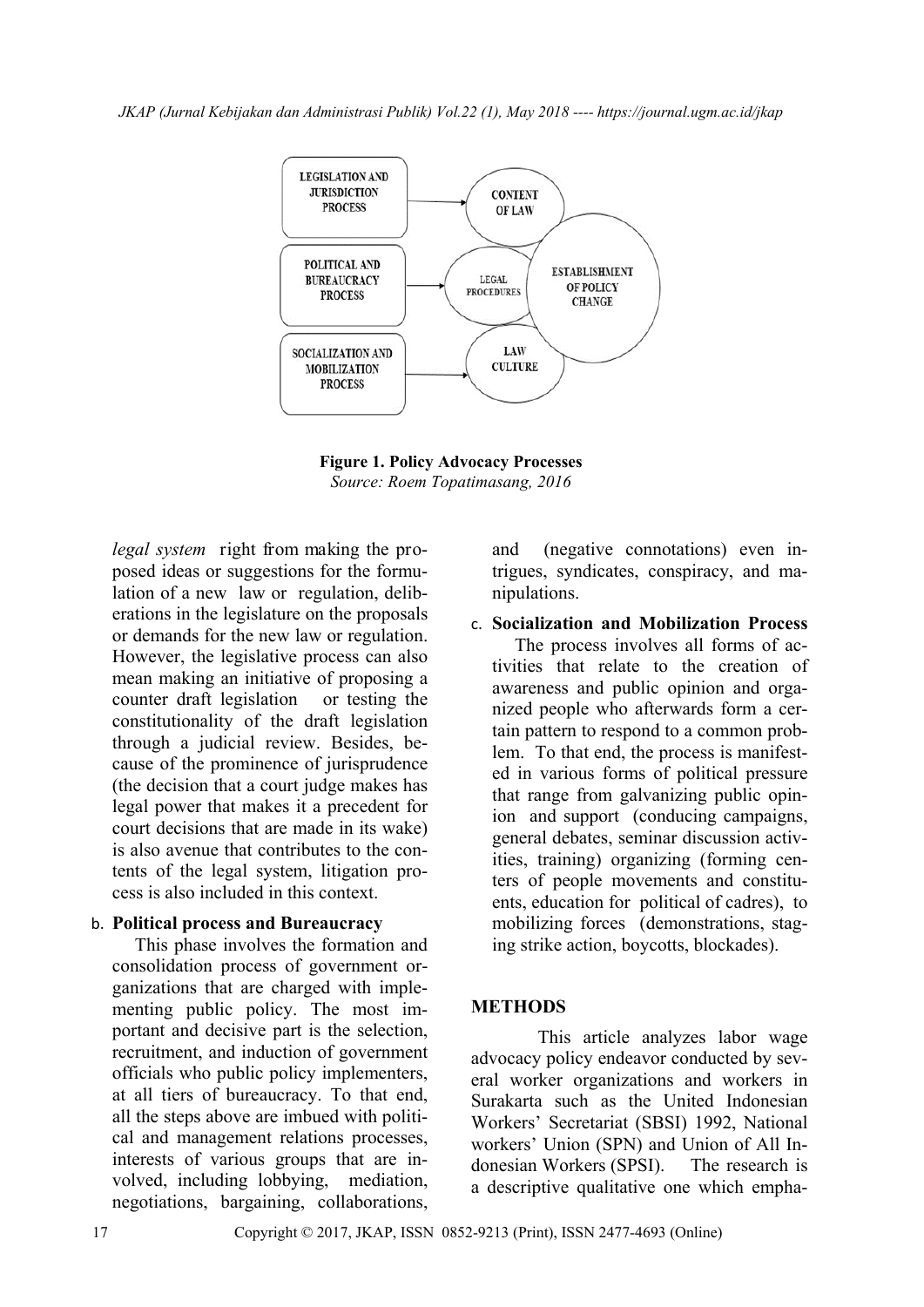sizes the process and meaning, uses in depth inter views and document analysis as data collection techniques. Respondents were selected using g purposive sampling technique. Triangulation technique was used to test the validity of data sources.

#### **FINDINGS AND DISCUSSION**

The problem begun with the implementation of government regulation No. 78/ 2015 on worker remuneration. The coming into force of the regulation, sparked off quick response from worker organizations and employees in Surakarta city who formed an alliance of workers that was accorded the name Union of Great Solo workers (Prabusora) that was aimed initially to establish common stance and voice in rejecting the regulation. The united workers' front has taken several measures, one which being policy advocacy that involved the use of paralegal channel. Policy advocacy channels used included:

#### **Influencing the implementation of the policy**

Prabusora used worker organizations to conduct policy lobbying and negotiation activities**.** Worker organizations and employees under the umbrella of Prabusora in Surakarta City used various ways to stem or prevent the e implementation of contained in presidential regulation No. 78/2015 in Surakarta city. Policy advocacy activities begun with a meeting with the manpower office in Surakarta city which conveyed their objection to the implementation of government regulation No.78/2015 in Surakarta city. During the meeting representatives of the Prabusora tried to convince the manpower and industry office for Surakarta city to desist from using the formula on calculating annual minimum increase that is stipulated in government regulation No.78/2015. The argument workers' representatives used to support the stance was that using the formula to calculate annual increase in worker wages is detrimental to workers' interests.

#### **Forming Public Opinion**

Workers' organizations and employees in Surakarta city who are organized in Prabusora umbrella staged demonstrations that involved hundreds of participants demanding the rescinding of government regulation No 78/2015. Demonstrations were largely centered at Bundaran Gladak, Slamet Riyadi Street, Surakarta city. The regulation, according to demonstrators undermined the function of labor unions in determining minimum wages, limits the annual increase of wage to be in line with increase in inflation and GDP growth rate. The stage was used within the context of framing the policy on wage as unjust to workers' interests and welfare, whilst serving those of employers. Besides, workers who were involved in the demonstrations also tried to inform and influence public opinion by underscoring and highlighting the low state of wellbeing of workers.

#### **Creating of basis of a movement**

The Prabusora alliance conducted an awareness raising campaign of government regulation No. 78/2015 to all workers right from branch workers' council (DPC) to company workers' Union leadership (PSPP). The publicity campaign was tailored toward creating a worker movement right from grassroots to the leadership. Thus, the move was an attempt to lay the foundation for a bottom up worker movement that can be become pressure group to advocate for worker related problems in Surakarta city. Besides, the action is also aimed at creating a force that will prevent employers from implementing contents of the regulation in paying worker wages.

## **CONCLUSION**

The article is limited to exploring the paralegal channel in policy advocacy on worker remuneration as stipulated in government regulation No.78/2015 in Surakarta city. Policy advocacy approaches included influencing policy formation, forming and